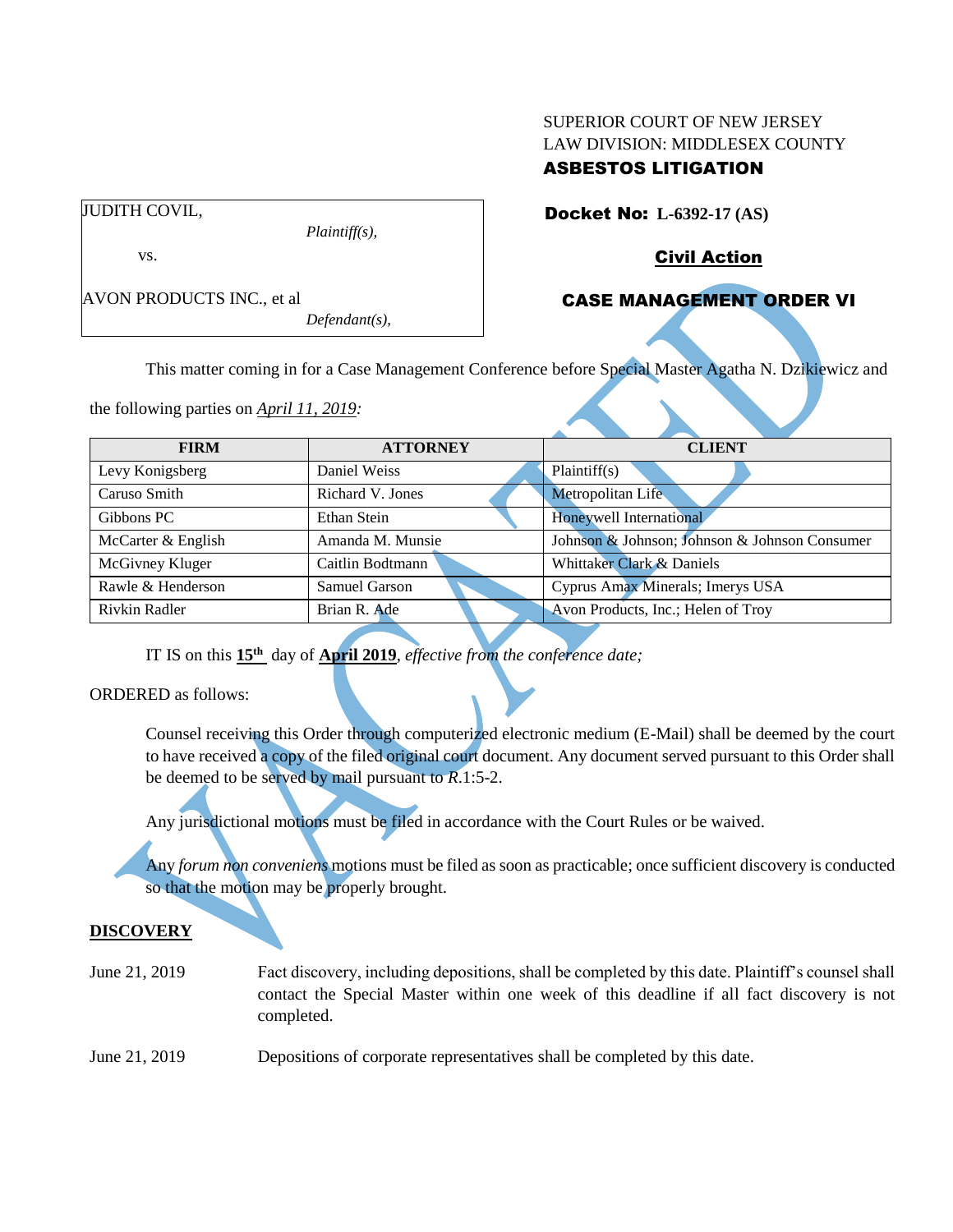### **EARLY SETTLEMENT**

November 15, 2019 Settlement demands shall be served on all counsel and the Special Master by this date.

### **MEDICAL EXPERT REPORT**

October 3, 2019 Defendants shall identify its medical experts and serve medical reports, if any, by this date. In addition, defendants shall notify plaintiff's counsel (as well as all counsel of record) of a joinder in an expert medical defense by this date.

#### **LIABILITY EXPERT REPORTS**

| July 31, 2019 | Plaintiff shall identify its liability experts and serve liability expert reports by this date or |
|---------------|---------------------------------------------------------------------------------------------------|
|               | waive any opportunity to rely on liability expert testimony.                                      |

October 3, 2019 Defendants shall identify its liability experts and serve liability expert reports, if any, by this date or waive any opportunity to rely on liability expert testimony.

#### **SUMMARY JUDGMENT MOTION PRACTICE**

- September 27, 2019 Plaintiff's counsel shall advise, in writing, of intent not to oppose motions by this date.
- October 11, 2019 Summary judgment motions shall be filed no later than this date.

November 8, 2019 Last return date for summary judgment motions.

### **ECONOMIST EXPERT REPORT**

| July 31, 2019   | Plaintiff shall identify its expert economists and serve expert economist report(s), if any, by |
|-----------------|-------------------------------------------------------------------------------------------------|
|                 | this date or waive any opportunity to rely on economic expert testimony.                        |
|                 |                                                                                                 |
| October 3, 2019 | Defendants shall identify its expert economists and serve expert economist report(s), if any,   |
|                 | by this date or waive any opportunity to rely on economic expert testimony.                     |

# **EXPERT DEPOSITIONS**

December 9, 2019 Expert depositions shall be completed by this date. To the extent that plaintiff and defendant generic experts have been deposed before, the parties seeking that deposition in this case must file an application before the Special Master and demonstrate the necessity for that deposition. To the extent possible, documents requested in a deposition notice directed to an expert shall be produced three days in advance of the expert deposition. The expert shall not be required to produce documents that are readily accessible in the public domain.

 $\_$  , and the set of the set of the set of the set of the set of the set of the set of the set of the set of the set of the set of the set of the set of the set of the set of the set of the set of the set of the set of th

#### **PRE-TRIAL AND TRIAL**

| To be scheduled | Settlement conference.                         |
|-----------------|------------------------------------------------|
| January 6, 2020 | Pretrial Information Exchange submissions due. |